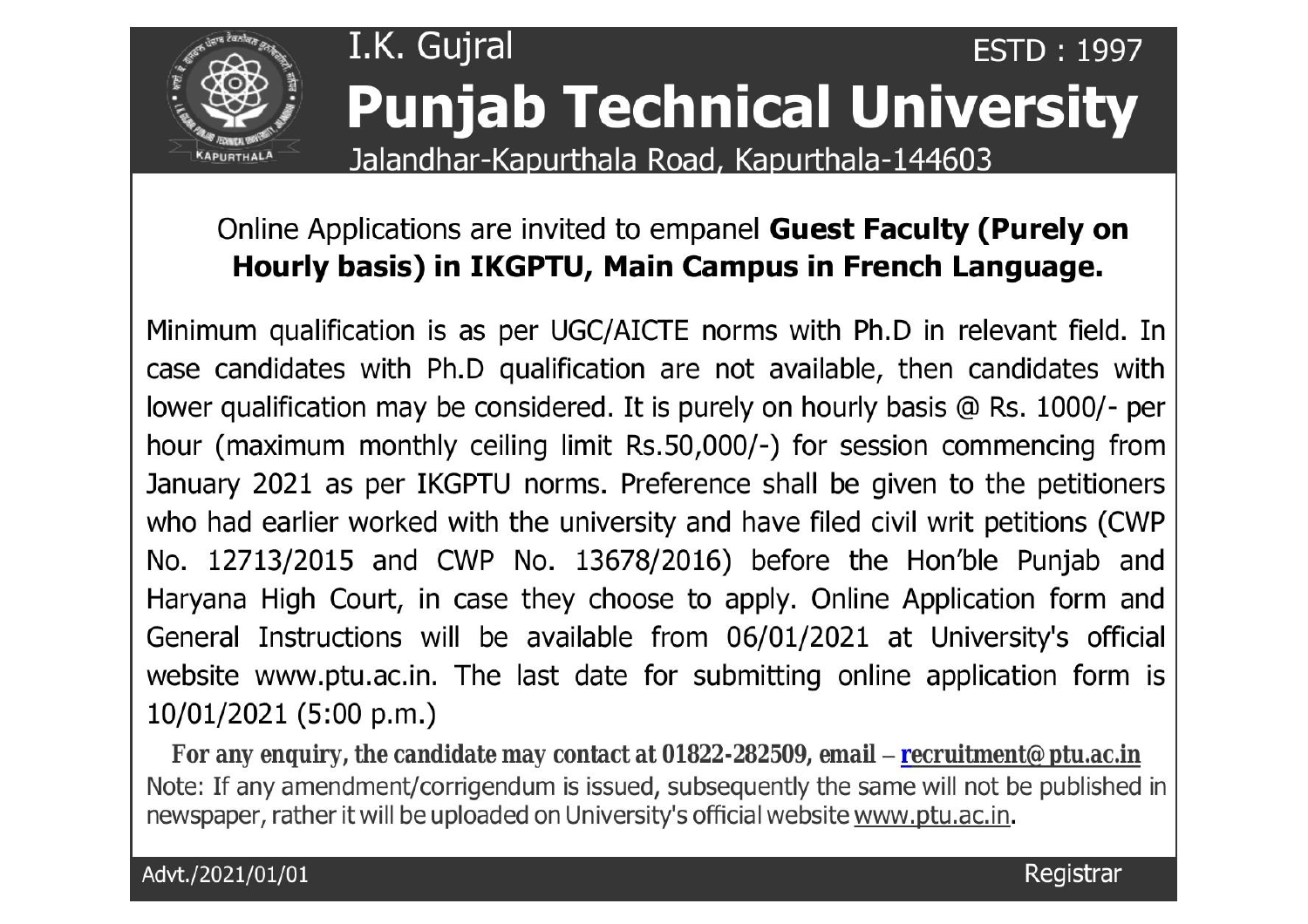## **Eligibility Criteria for Guest Faculty (Foreign Languages)**

| Sr.<br>No. |                      | <b>Department   Guest Faculty</b><br><b>Required for</b>                      | <b>Eligibility criteria</b>                                                                                                                                                                                       |
|------------|----------------------|-------------------------------------------------------------------------------|-------------------------------------------------------------------------------------------------------------------------------------------------------------------------------------------------------------------|
|            | Foreign<br>Languages | For IKGPTU,<br><b>Kapurthala Main</b><br><b>Campus:</b><br>1. French Language | Ph.D Degree in relevant field. However in<br>case candidates with Ph.D qualification is<br>not available, then candidates with lower<br>qualification may be hired with the<br>permission of competent authority. |